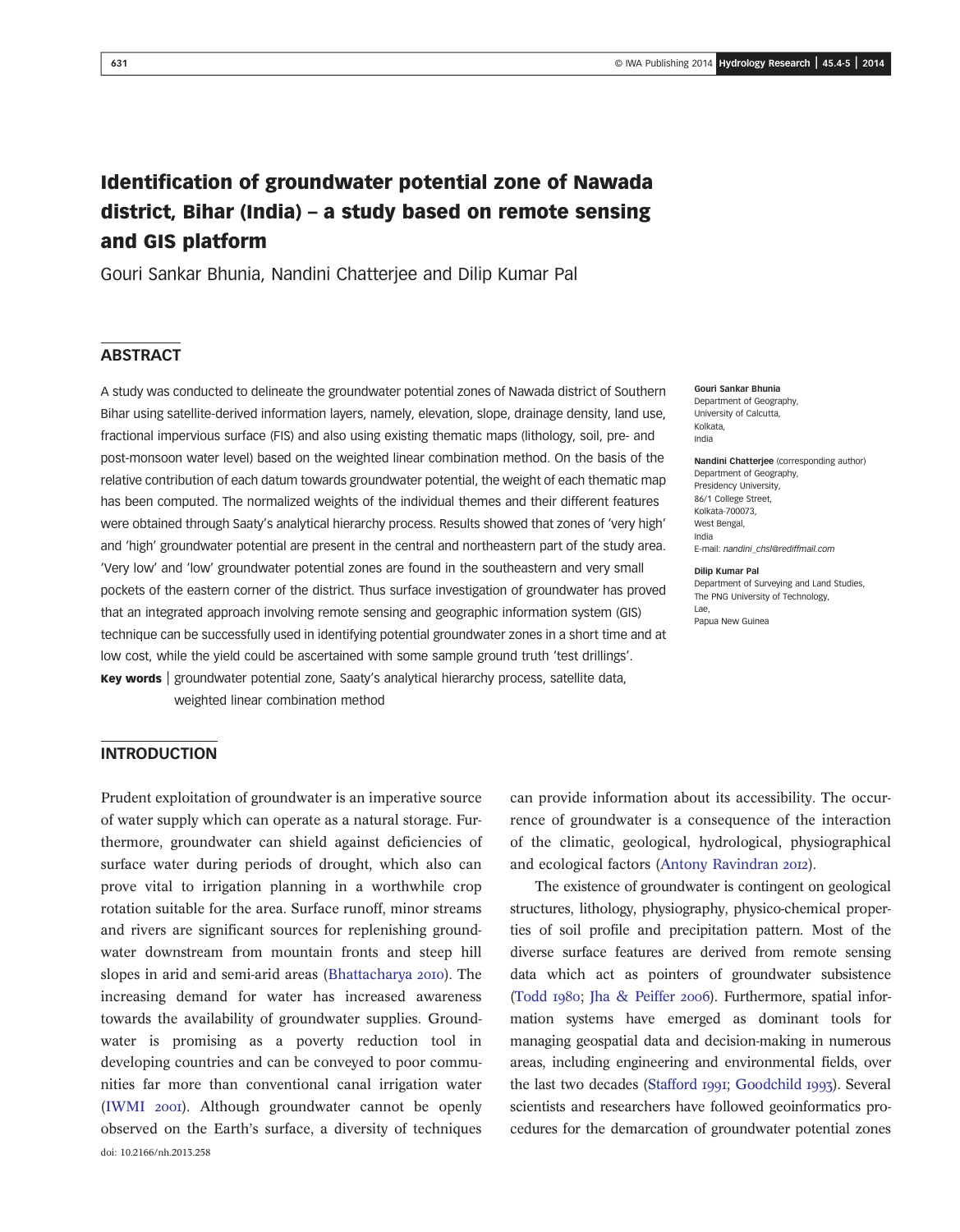with triumphant results (Krishnamurthy *et al.* 2000; Khan & Maharana 2002; Jaiswal et al. 2003; Sikdar et al. 2004; Sener *et al.* 2005; Ravi Shankar & Mohan 2006). However, the earlier studies commonly used thematic layers for the assessment of groundwater potential and local experience has been used for assigning weights to different thematic layers. Alternatively, several studies have integrated geoinformatics techniques to demarcate groundwater prospective zones (Sreedevi *et al.* 2001; Hadithi *et al.* 2003; Rao & Jugran 2003; Israil et al. 2006; Srivastava & Bhattacharya 2006; Bhunia et al. 2012a, b). In this study, commonly used thematic layers, remotely sensed environmental variables and high resolution digital elevation model (DEM) data were used. We also used Saaty's analytical hierarchy process (AHP) for normalizing the assigned weights for each variable to demarcate the groundwater potential zone. Conversely, insufficient information about the groundwater availability, due to its concealed environment and its occurrence in multifaceted subsurface formation is still an immense hindrance to the competent management of this vital resource. The unstable nature of groundwater probability and agricultural drought is a persistent phenomenon in the southern part of Bihar (Bihar's Agriculture Development 2008). Every year in summer most surface water sources dry up, causing serious water shortages for both domestic and irrigation purposes. As such, due to the whimsical nature of monsoonal rainfall in India, the accessibility of surface water cannot be ensured precisely at the requisite time. Consequently, the preponderance of the irrigated area in the study area is being cultivated with the assistance of groundwater attained from dugwells and tubewells. Furthermore, to date, very limited numbers of studies using this geoinformatics technique have been conducted in this dry semi-arid hilly region, especially in southern Bihar, India.

Hence, the study of groundwater potential of the dry region in Bihar will reveal an apparent idea about the spatial allocation of groundwater and will help to devise and implement an appropriate plan to improve agriculture and other associated activities. In the present study, satellitederived information and thematic maps, namely slope, relief, fractional impervious surface (FIS), land use/land cover, soil, drainage, lithology, pre-monsoon water level and post-monsoon water level are used to delineate groundwater potential zones. The information and maps were reclassified on the basis of 'weights' assigned based on their relative importance and brought into the 'Raster calculator' function of spatial analyst tool for integration. The Raster calculator is a powerful tool in ArcGIS 'Spatial Analyst' functions for performing mathematical calculations using operators and functions based on the set up selection queries, and/or type in 'Map Algebra Syntax' (ESRI 2001). However, the objective of the study was to demonstrate a remote sensing and geographic information system (GIS)-based procedure in determining various groundwater potential zones of Nawada district, Bihar (India).

# STUDY AREA

The Nawada district is located in the southern segment of the province of Bihar, India. The district extends between 24°31'N and 25°08'N latitudes and 85°00'E and 86°03'E longitudes (Figure 1), with an area of 2,494  $km^2$  and occupying 1.43% of the total geographical area of Bihar province. The entire district is drained by the non-perennial rivers such as Tilaiya, Ghaghra, Khuri, Sakri and Dhanarjya (http://nawada.bih.nic.in/). Out of the total geographical area of Nawada, the net area under cultivation is 50.43%. The main agricultural practices in the district comprise paddy, wheat, pulses and different types of vegetables. The average annual rainfall in the district is 1,037 mm. The climate is generally hot and dry, while in the couple of winter months temperature dips down from  $16^{\circ}$ C to as low as  $4^{\circ}$ C. During the summer, the temperature sometimes shoots up to  $46^{\circ}$ C (Central Ground Water Board 2008).

### MATERIALS AND METHODS

#### Data acquisition and description

The Landsat5 – Thematic Mapper (TM) data (Path/Row – 140/ 043) was acquired on 6 November 2011 and downloaded from the USGS Earth Explorer Community (http://earthexplorer. usgs.gov/). The Advanced Spaceborne Thermal Emission and Reflection Radiometer (ASTER) DEM product was downloaded from the US ASTER website (http://asterweb.jpl.nasa. gov/). Secondary data such as lithology, depth of water level in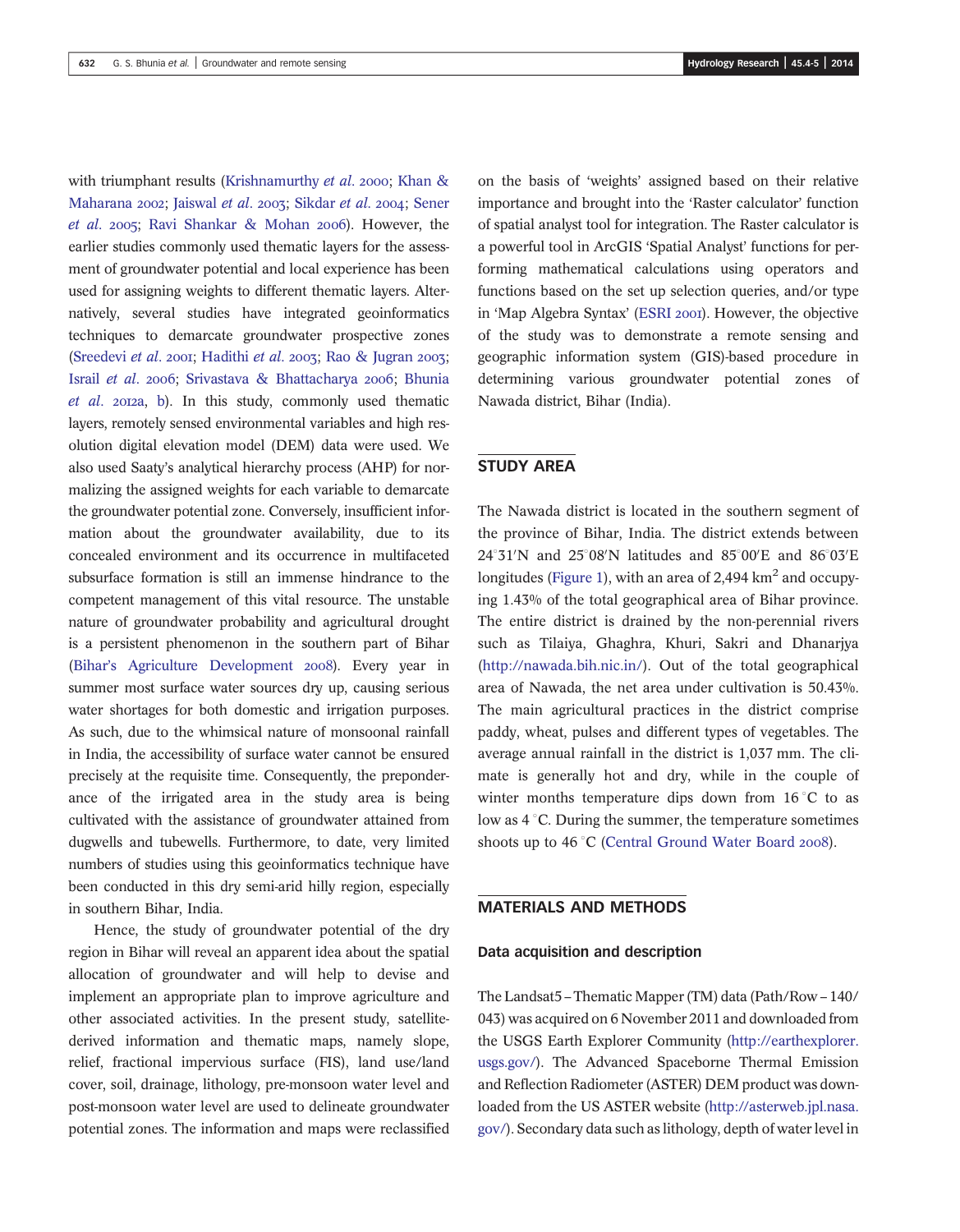



Figure 1 | Location map of the study area.

pre-monsoon and post-monsoon seasons were collected from the Central Ground Water Board, Bihar and the soil data were collected from the District Agricultural office of Nawada and are also available on an online database (http:// ebookbrowse.com/bi5-nawada-28-08-12-pdf-d401842448). All these data were geo-referenced to the Universal Transverse Mercator (UTM) projection with World Geodetic System 84 (WGS-84) spheroid and 45N Datum. The detailed description of the data is given in Table 1.

#### Satellite data analysis and information extraction

Based on the district boundary layer the satellite data were extracted through clipping/subsetting in ERDAS Imagine software v9.0 (Atlanta, GA, USA). The supervised classification procedure based on maximum likelihood algorithm was adopted with the available true ground information of the study sites (Perumal & Bhaskaran 2010). Using the algorithm the study area was delineated into different types of land use/land cover (LULC) classes in the ERDAS Imagine software v9.0. For each LULC class, a minimum of five training sites were selected. After selectively combining classes, classified image was sieved, clumed and filtered before producing the final output. The following land use/land cover classes were considered in image classification, namely cropland,

wet land, barren/waste land, lateritic land, dense forest, degraded forests, agricultural fallow, urban and built up, plantation with settlement, surface water body and sand, etc. This classified result was also verified with the district land use/ land cover map of the National Remote Sensing Centre (NRSC) Open Earth Observation (EO) data archive (http:// bhuvan-noeda.nrsc.gov.in/download/download/download. php). To perform accurate classification assessments, an error matrix table was derived that represented a square array of numbers laid out in rows and columns. The table evinces the number of sample units (e.g., clusters of pixel) assigned to a particular category relative to the actual category as verified in the field (Congalton & Green 1999). An overall accuracy, producer accuracy and user accuracy were calculated from the error matrix table (also known as confusion matrix). Producer accuracies result from dividing the number of correctly classified pixels in each category (on the major diagonal) by the number of training set pixels used for that category (the column total). User accuracies are computed by dividing the number of correctly classified pixels in each category by the total number of pixels that were classified in that category (the row total). Kappa statistics were used to measure agreement or map accuracy (Congalton 1991).

To quantify water quality and channel stability the FIS area has been delineated in the study area. Impervious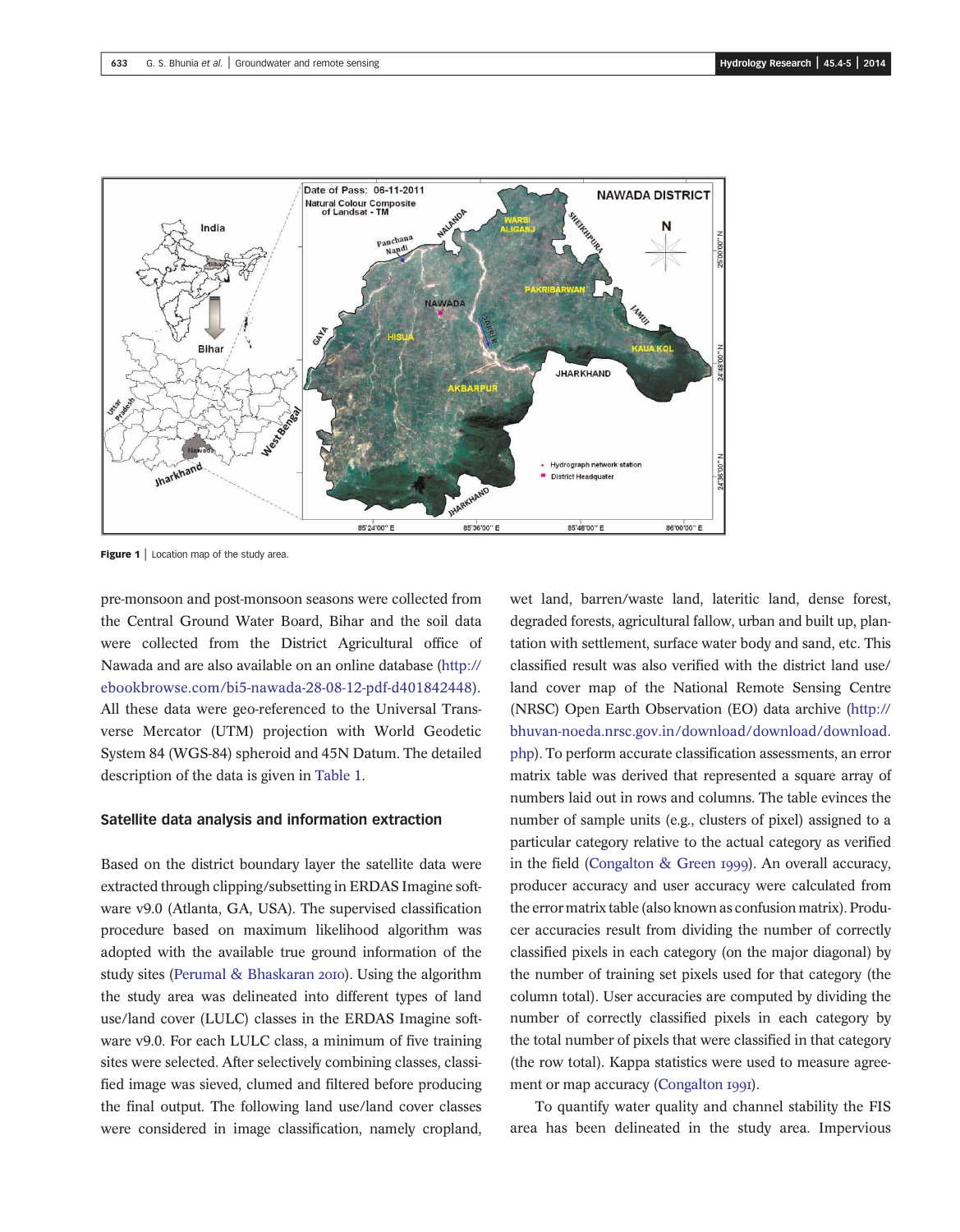#### Table 1 | Details of the data used in the present study

| Data type      | <b>Description of data</b>                                                     | <b>Acquisition date</b> | <b>Data characteristics</b>             |         | Source of data                                                                                                                             |
|----------------|--------------------------------------------------------------------------------|-------------------------|-----------------------------------------|---------|--------------------------------------------------------------------------------------------------------------------------------------------|
| Satellite data | Landsat5 - TM (Path/Row<br>$-140/043$                                          | 6 November 2011         | Spatial resolution<br>except TIR band 6 | 30 m    | http://earthexplorer.usgs.gov/                                                                                                             |
|                |                                                                                |                         | Radiometric resolution                  | 8 bit   |                                                                                                                                            |
|                |                                                                                |                         | Temporal resolution                     | 16 days |                                                                                                                                            |
|                |                                                                                |                         | Spectral bands                          | 7 bands |                                                                                                                                            |
|                | <b>ASTER GDEM</b><br>(ASTGTM2_N24E085,<br>ASTGTM2 N24E086,<br>ASTGTM2_N25E085) | 17 October 2011         | Spatial resolution 30 m                 |         | http://asterweb.jpl.nasa.gov/                                                                                                              |
| Thematic map   | Lithology                                                                      | 2008                    | Scale 1:50,000                          |         | Central Ground Water Board,<br>Mid-Eastern region, Patna<br>Bihar (India) Ground Water<br>Board, Bihar                                     |
|                | Pre-monsoon water level                                                        | 2008                    | Scale 1:50,000                          |         | Central Ground Water Board,<br>Mid-Eastern region, Patna<br>Bihar (India)                                                                  |
|                | Post-monsoon water level                                                       | 2008                    | Scale 1:50,000                          |         | Central Ground Water Board,<br>Mid-Eastern region, Patna<br>Bihar (India)                                                                  |
|                | Soil                                                                           | 2008                    | Scale 1:50,000                          |         | District Agricultural office,<br>Nawada, Bihar (India);<br>available at: http://<br>ebookbrowse.com/bi5-nawada-<br>28-08-12-pdf-d401842448 |

surfaces amplify the occurrence and intensity of downstream runoff events, resulting in modifications of channel structure and the timing and volume of peak runoff. Runoff from impervious surfaces has higher velocities, bigger volumes and shorter times of consideration (Brun & Band 2000; Yasuda *et al.* 2013). Impermeable surface effects upon water superiority and channel constancy have been shown to arise when 10–15% of the watershed surface is impervious (Shaver & Maxted 1995). Ridd  $(1995)$  and Owen *et al.* (1998) showed the relation between the fractional vegetation cover (FVC) and FIS for developed areas (Equation (1)) as:

$$
FIS = 1 - FVC \tag{1}
$$

where  $FVC = (NDVI_i - NDVI_{low}/NDVI_{high} - NDVI_{low})^2;$ and the normalized difference vegetation index  $(NDVI)_{low}$ and NDVIhigh are values for bare soil and dense vegetation, respectively, as proposed by Carlson & Ripley (1997).

The slope and relief maps were derived from the ASTER DEM data using the ArcGIS software. The drainage layer was extracted from the DEM data automatically through hydrologic analysis tools of ArcGIS software v9.3.

### Spatial database generation

All the obtainable spatial data were amassed in the digital form and properly registered to ensure that the spatial components overlapped correctly. The spatial database was generated by digitizing all the maps and other GIS processes were undertaken. We produced new layers of lithology, soil, pre-monsoon and post-monsoon water levels. Zonal statistics such as area, perimeter, and thickness of all these thematic layers were calculated in the ArcGIS software v9.3 (ESRI Inc., Redlands, CA, USA) to estimate the zonal geometry.

# Data integration and spatial analysis for delineating groundwater potential zone

The weights of the different themes were assigned on a scale of 1 to 5 based on their influence on the groundwater development. To approximate precedence factor/criteria ranking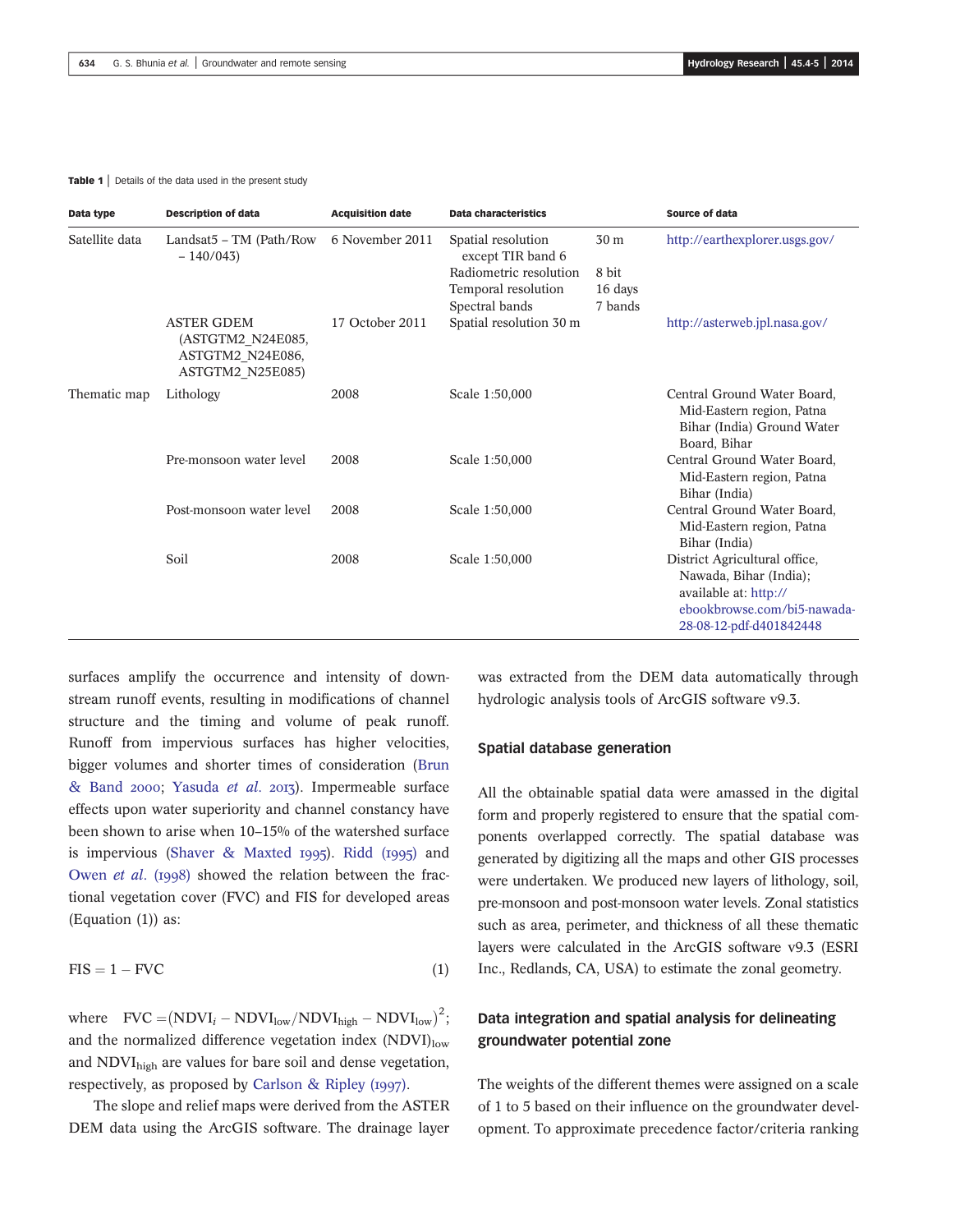value, Saaty's AHP was applied (Saaty 1980). A reliable couple comparison matrix was generated in which each factor was weighted against each other by demarcating a relative leading value varying between 1 and 9 and to quantify the consistency ratio (CR) of the matrix. The AHP captured the idea of uncertainty in judgements through the principal eigenvalue and the consistency ratio (Saaty ). The paired comparison matrix was prepared for each criterion using Saaty's nine-point scale. A consistency ratio of 0.10 or less was considered acceptable. Similarly, sub-parameters of various thematic maps were also compared and weightages were assigned on the basis of their influence on groundwater recharge. Consistency ratio was checked for each one of them and thus the ratings were arrived at.

The groundwater potential zones were explored by amalgamating all the entire information in a weighted linear combination analysis model (Equation (2)) via the spatial analyst tool in ArcGIS 9.2. During the overlay analysis the ranking values were consigned for each class of each thematic map based on the weight of the singular parameters on groundwater prospective. The weighted linear combination was adopted that allowed a linear combination of probability weights of each thematic map and different categories of derived thematic maps were assigned scores depending upon their suitability to hold groundwater (Machiwal *et al.* 2011). The maximum value was given to the feature with highest groundwater potentiality and the minimum given to the lowest potential feature. The procedure of weighted linear combination dominates in the raster-based GIS software system (ArcGIS v9.3). The formula (Equation (2)) of the groundwater potential (GP) model was computed by the weighted linear combination method as shown below:

 $GP = 0.79 \times$  elevation + 1.11  $\times$  slope steepness  $+0.95 \times$  soil type  $+0.92 \times x$  drainage density  $+1.24 \times$  fractional impervious surface  $+1.58 \times$  land use/land cover  $+1.43 \times$  lithology  $+0.63 \times$  pre-monsoon water level  $+0.48$  $\times$  post-monsoon water level (2)

where GP refers to groundwater potentiality;  $\forall x$  refers to evaluation of weights shown in weight assignment and groundwater potential zoning. The output was then reclassified into five groups: very high, high, moderate, low and very low using the geometric interval classification method.

### RESULTS AND DISCUSSION

### Relief and groundwater potentiality

The altitudinal range of the study area varies from 9 to 630 m (mean  $\pm$  standard deviation 121.84  $\pm$  76.72). The extreme eastern, southern and southeastern part of the study area has the highest elevation, while the lowest elevation is found in the extreme northern part of the study site. The entire district was categorized into five divisions: (i)  $\lt 50$  m, (ii)  $51-150$  mm, (iii)  $151-250$  m, (iv) 251–500 m, (v)  $>500$  (Figure 2(a)). The zonal characteristics of each division were calculated (Table 2). The result of the analysis shows that the maximum area  $(1,285.66 \text{ km}^2)$  is covered with an elevation of 251-500 m and the minimum area with an elevation of >500 m  $(35.56 \text{ km}^2).$ 

#### Slope steepness and groundwater potentiality

The northern and northeastern parts of the study area with gentle slopes  $( $5^{\circ}$ )$  constitute good to excellent groundwater potentiality. The maximum slope is found on small pockets of the southeastern and eastern parts of the district (Figure 2(b)). The western and central parts register moderate to good groundwater potentiality. The whole district is classified into five zones: (i) very gentle slope  $(*3*°)$ constitutes 'excellent' groundwater potential zone due to the nearly flat terrain with relatively high infiltration rate; (ii) gentle slope (3-5°) ranks 'good' for groundwater potential due to slightly undulating topography with some runoff; (iii) moderate slope  $(5-10^{\circ})$  causes relatively high runoff and low infiltration with 'moderate to poor' groundwater potentiality; (iv) steep slope  $(10-20^{\circ})$ ; and (v) extreme slope  $(>20^{\circ})$  are considered as 'poor' groundwater potential due to higher runoff. The zonal characteristics of each sub-division were calculated and are shown in Table 3.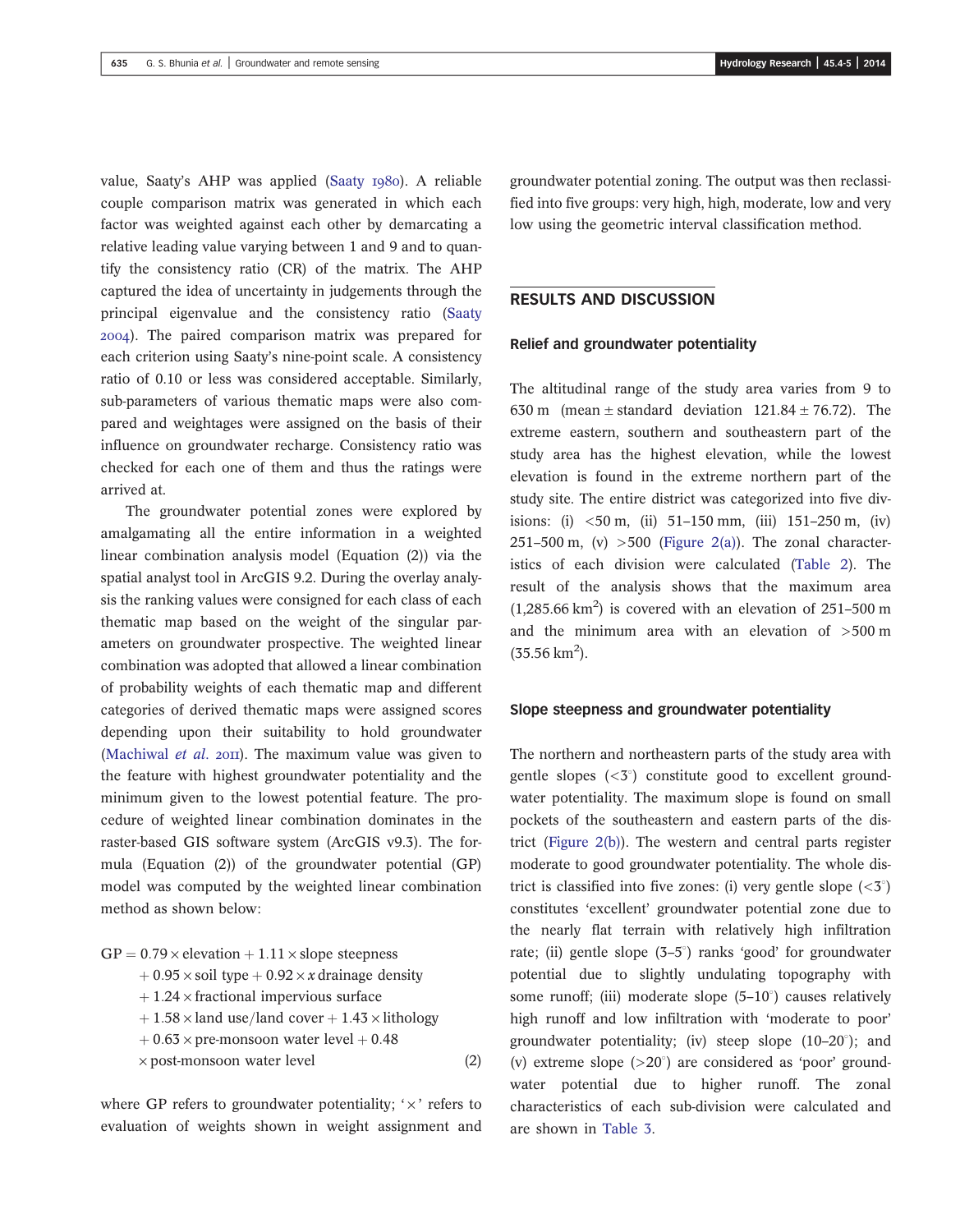# Land use/land cover characteristics and groundwater potentiality

The land use/land cover characteristics of Nawada district were classified into 12 land use categories, i.e., lateritic land, barren rocky surface, open forest, dense forest, urban and built up, sand, surface water body, agricultural fallow, wet fallow, dry fallow, plantation with settlement and crop land (Table 4). The maximum area of the study site is dominated by agricultural fallow land. The extreme eastern, southern and southeastern part of the study site is basically dominated by the dense forest and hilly region (Figure 2(c)). The northwestern and northern part of the study site is covered with agricultural fallow and crop land. A very small portion of the study site is dominated by the urban and built up regions. The

southwestern part of the study site is characterized by a diversified land use pattern. In accordance with the groundwater hydrology, crop land, wet land, surface water body, open forest are associated with good to excellent groundwater potentiality. In contrast, lateritic land, barren rocky surface, urban and built up, dense forest are closely associated with moderate to poor groundwater potentiality. Producer accuracy and user accuracy have been delineated to assess the accuracy of land use classes. However, the overall classification accuracy shows 85.26%, and the overall kappa statistics shows 0.84.

### FIS and groundwater potentiality

Impervious surfaces impede infiltration, percolation and subsurface water availability, involve decreases in natural



Figure 2 | Thematic maps of Nawada district derived from the satellite data: (a) elevation, (b) slope steepness, (c) land use/land cover characteristics, (d) FIS, (e) drainage density, (f) soil characteristics, (g) pre-monsoon water level, (h) post-monsoon water level, (i) lithological characteristics. (continued)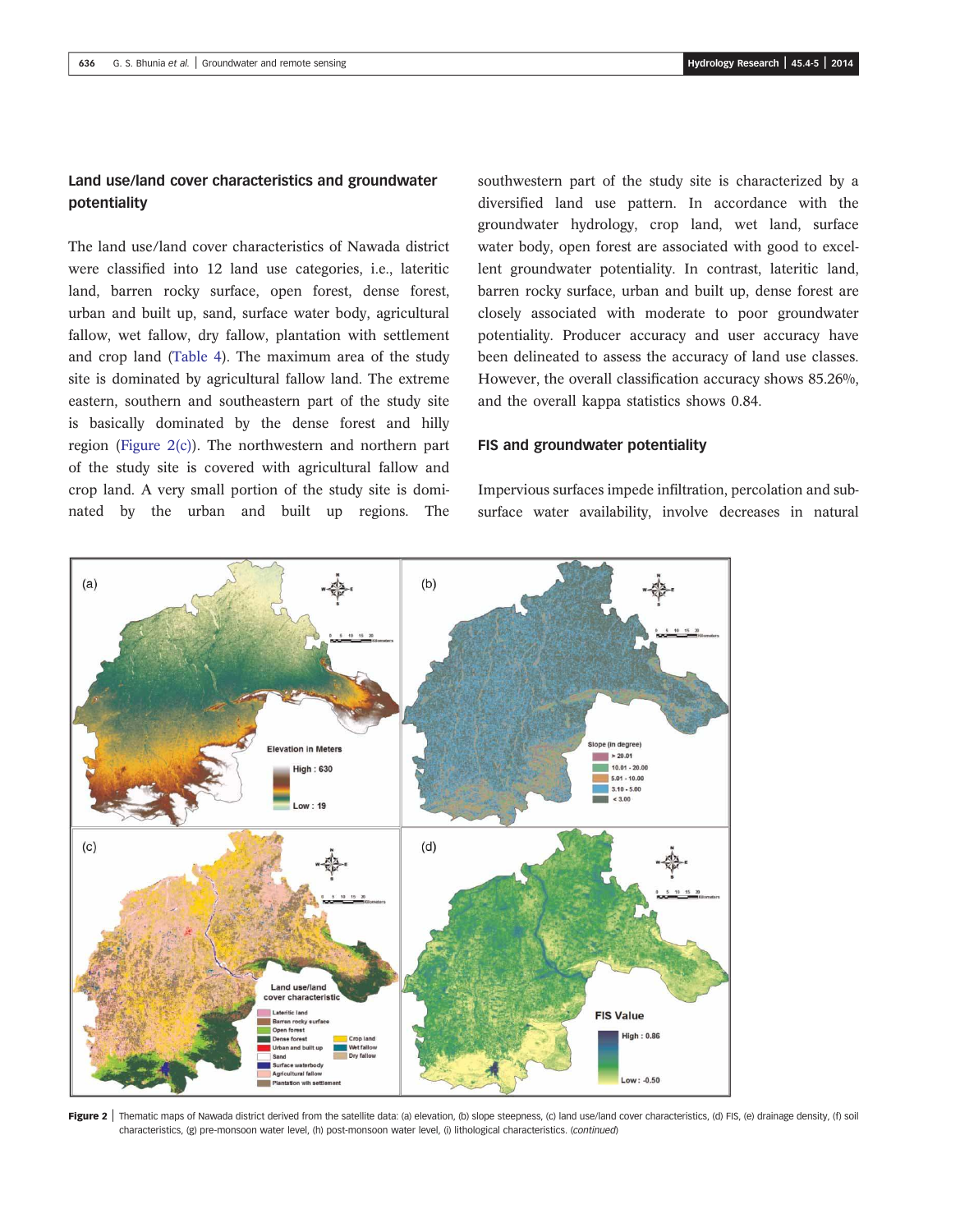

Figure 2 | Continued.

interception and depression storage, and amplify overland flow (runoff). Runoff from impervious surfaces has higher velocities, larger volumes and shorter times of absorption (Brun & Band 2000). The spatial distribution of FIS of the study area is shown in Figure 2(d). The FIS value of the study area varies from 0.50 to 0.85 (mean  $\pm$  standard deviation 0.17  $\pm$  0.39). Lower FIS values are found in the southern, eastern and southeastern parts of the study area. The medium to high FIS values are delineated in the central and northern part of the study site. Based on the geometric interval, the region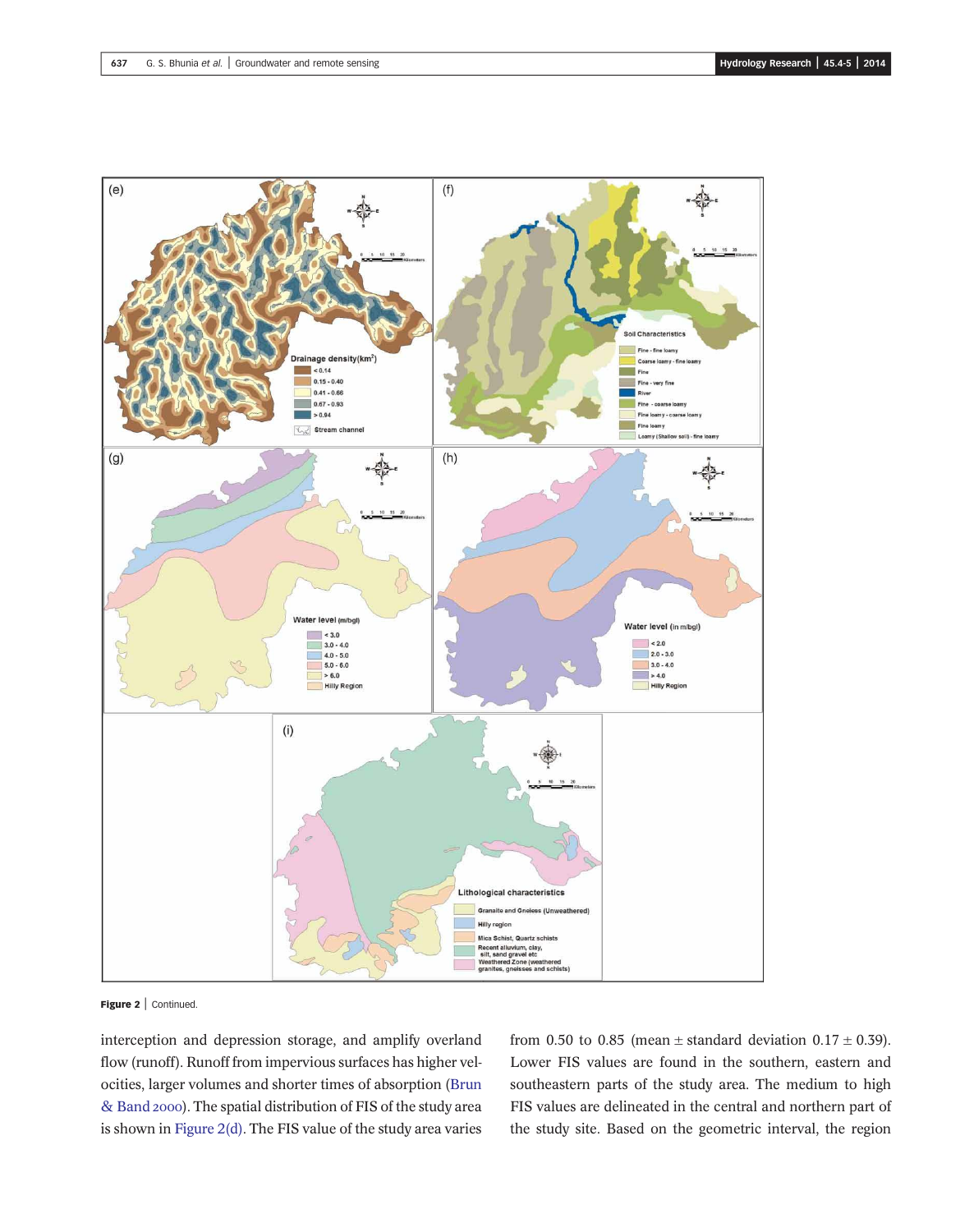#### Table 2 | Zonal characteristics of relief of Nawada district

| Elevation range (m) | Area $(km2)$ | Perimeter (km) | Thickness (km) |
|---------------------|--------------|----------------|----------------|
| < 50                | 120.66       | 635.56         | 1.70           |
| $51 - 150$          | 209.34       | 1,254.81       | 1.70           |
| $151 - 250$         | 838.27       | 3,518.28       | 3.92           |
| 251-500             | 1,285.66     | 3,921.62       | 4.93           |
| > 500               | 35.56        | 1,035.95       | 0.27           |
|                     |              |                |                |

Table 3 | Zonal characteristics of slope of Nawada district

| Slope range $($ ) | Area $(km2)$ | Perimeter (km) | Thickness (km) |
|-------------------|--------------|----------------|----------------|
| $\langle 3^\circ$ | 70.14        | 2,230.09       | 0.18           |
| $3-5^\circ$       | 169.41       | 10,004.51      | 0.12           |
| $5-10^\circ$      | 559.88       | 38,854.23      | 0.07           |
| $10 - 20^\circ$   | 845.59       | 64,064.37      | 0.064          |
| $>20^\circ$       | 844.44       | 47,737.44      | 0.12           |

was categorized into five FIS regions: (i) <0.07, (ii) 0.08–0.10, (iii) 0.11–0.34, (iv) 0.35–0.59 and (v)  $>0.59$ .

#### Drainage density and groundwater potentiality

Earlier studies reported that drainage characteristics are tightly related to recharge property from surface water to groundwater (Bhunia *et al.* 2012b). Normally, the denser the drainage network, the lesser becomes the recharge rate and vice versa. In the present study, the extraction of drainage networks was done directly from ASTER images (Figure 2(e)), and the resulting drainage map is categorized into five divisions: (i) low drainage density  $( $0.14 \text{ km}^2$ )$ ; (ii) low to medium drainage density  $(0.15-0.40 \text{ km}^2)$ ; (iii) medium drainage density  $(0.41-0.66 \text{ km}^2)$ ; (iv) high drainage density  $(0.67-0.93 \text{ km}^2)$ ; (v) very high drainage density  $(0.94 \text{ km}^2)$ .

#### Soil characteristics and groundwater potentiality

The study of soil is supplementary as an important variable since it controls the infiltration limitation through monsoon precipitation and in granulizing the consequence of surface runoff based on material content. However, plants do not symbolize merely a passive association between the soil and the atmosphere; vegetation, because of the control of evapotranspiration through stomatal regulation, feeds back on the climate and soil moisture regime (Martínez-Fernández & Hernández-Santana 2013). Groundwater potential appears to be useful in characterizing soil properties in relation to water retaining capacity and transferability. In the district, texturally there are eight types of soils. These are: (i) coarse loamy, (ii) fine, (iii) fine-fine loamy, (iv) fine

Table 4 | Land use/land cover characteristics and the classification accuracy of land use classes of the study area

| Land use/land cover classes | Area $(km2)$ | <b>Percent of LULC class</b> | <b>Producer accuracy</b> | <b>User accuracy</b> | <b>Kappa statistics</b> |
|-----------------------------|--------------|------------------------------|--------------------------|----------------------|-------------------------|
| Lateritic land              | 11.43        | 0.46                         | 80.00%                   | 80.00%               | 0.7889                  |
| Barren rocky surface        | 158.07       | 6.34                         | 100.00%                  | 100.00%              | 1.0000                  |
| Open forest                 | 128.83       | 5.16                         | 85.71%                   | 85.71%               | 0.8458                  |
| Dense forest                | 278.67       | 11.17                        | 87.50%                   | 77.78%               | 0.7573                  |
| Urban and built up          | 4.87         | 0.20                         | 100.00%                  | 100.00%              | 1.0000                  |
| Sand                        | 17.41        | 0.70                         | 75.00%                   | 60.00%               | 0.5824                  |
| Surface water body          | 16.46        | 0.66                         | 66.67%                   | 80.00%               | 0.7865                  |
| Agricultural fallow         | 718.32       | 28.79                        | 92.86%                   | 76.47%               | 0.7240                  |
| Wet fallow                  | 23.5         | 0.94                         | $100.00\%$               | 80.00%               | 0.7912                  |
| Dry fallow                  | 295.43       | 11.84                        | 75.00%                   | 90.00%               | 0.8855                  |
| Plantation with settlement  | 279.8        | 11.22                        | 76.92%                   | 100.00%              | 1.0000                  |
| Crop land                   | 561.94       | 22.53                        | 92.86%                   | 92.86%               | 0.9162                  |

Overall classification accuracy =  $85.26\%$ .

Overall kappa statistics  $= 0.8350$ .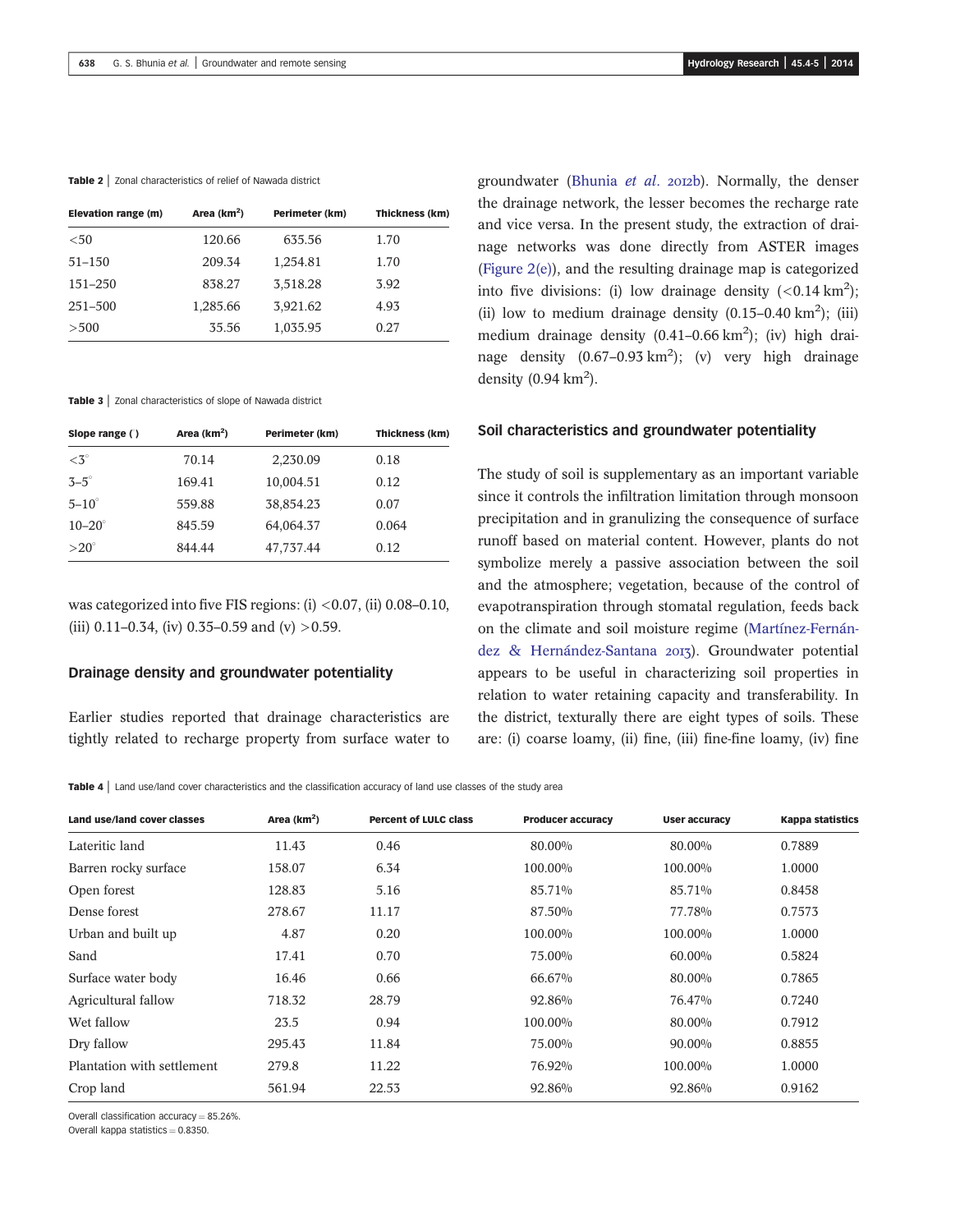loamy, (v) fine loamy fine, (vi) fine to coarse loamy, (vii) loamy and (viii) very fine loamy (Figure 2(f)). The district is dominated by coarse loamy soils that manifest in low groundwater potential. In contrast, very fine and fine loamy soils provide excellent groundwater potentiality. Loam soil is mainly found in Nawada, Sirdala and Akbarpur that evinces moderate to poor groundwater potential. The Pakribarwan and Kauakol blocks are dominated by clay soils which contribute to low groundwater potentiality. Sandy loam soil is predominant in Nawada, Warsalianj, Akbarpur, Narhat and Hisua blocks. The zonal characteristics of each soil division are calculated (Table 5).

### Sub-surface water level and groundwater potentiality

To understand the groundwater regime, sub-surface water levels were measured during the pre-monsoon and postmonsoon periods in 2008 to assess the availability of water at the sub-surface zone through hydrograph network stations. Based on this information, sub-surface water level contour maps were generated in ArcGIS v9.3 environment. In the study area, sub-surface water level varies from 2.19 to 8.82 m/below groundwater level (bgl) during the premonsoon season (Figure  $2(g)$ ), while in the post-monsoon season, the water level ranges between 0.64 and 6.56 m/bgl (Figure 2(h)). Based on the suitability of water level, the study area was categorized into five divisions in the premonsoon season and four divisions in the post-monsoon season (Table 6). The depth of the sub-surface water level in the district is not consistent. However, the extent of depth

Table 5 | Soil properties and the soil characteristics of Nawada district

| <b>Soil properties</b> | Area $(km^2)$ | Perimeter (km) | <b>Thickness (km)</b> |
|------------------------|---------------|----------------|-----------------------|
| Coarse loamy           | 681.19        | 608.00         | 3.24                  |
| Fine                   | 129.42        | 173.80         | 2.65                  |
| Fine-fine loamy        | 253.14        | 232.00         | 3.42                  |
| Fine loamy             | 450.27        | 379.60         | 4.35                  |
| Fine loamy fine        | 48.57         | 138.60         | 0.87                  |
| Fine to coarse loamy   | 342.26        | 361.00         | 3.45                  |
| Loamy                  | 227.94        | 211.80         | 3.33                  |
| River                  | 236.59        | 278.80         | 2.86                  |
| Very fine loamy        | 74.10         | 129.60         | 1.91                  |

Table 6 | Zonal characteristics of sub-surface water level properties in the study area

| Water level (m/bgl)      | Area (km <sup>2</sup> ) | Perimeter (km) | Thickness (km) |  |  |  |  |  |
|--------------------------|-------------------------|----------------|----------------|--|--|--|--|--|
| Pre-monsoon water level  |                         |                |                |  |  |  |  |  |
| < 3.0                    | 166.98                  | 192.4          | 6.43           |  |  |  |  |  |
| $3.1 - 4.0$              | 213.21                  | 128.8          | 3.27           |  |  |  |  |  |
| $4.1 - 5.0$              | 167.58                  | 151.2          | 2.36           |  |  |  |  |  |
| $5.1 - 6.0$              | 509.94                  | 227.2          | 7.58           |  |  |  |  |  |
| >6.1                     | 1,376.37                | 469            | 11.09          |  |  |  |  |  |
| Post-monsoon water level |                         |                |                |  |  |  |  |  |
| <2.0                     | 244.83                  | 194            | 7.44           |  |  |  |  |  |
| $2.1 - 3.0$              | 567.64                  | 224.00         | 8.13           |  |  |  |  |  |
| $3.1 - 4.0$              | 765.14                  | 324.20         | 6.58           |  |  |  |  |  |
| >4.1                     | 856.47                  | 316.80         | 8.73           |  |  |  |  |  |

of water level during the year provides a clue of reciprocated relationships between the discharge and the total recharge from varying sources. The changes observed are valuable for recording the long-term vacillation in the water level and support in computing the water balance of the area.

Although the analysis shows the fluctuation of water level in the northwestern, southern and southwestern regions during the pre-monsoon and post-monsoon seasons, it does however reveal much deeper aquifers during the premonsoon season. Thus, it can be inferred that these regions are more prone to drought due to a constant decline in water level during the summer season when water requirement is more, which points to the requirement for water resource planning for its effectual use predominantly during the pre-monsoon period.

# Lithological characteristics and groundwater potentiality

The district is covered with crystalline rocks, such as mica schists, granite gneiss, quartzite and quartz schist, hornblendes schist and mica pegmatites, etc. These rock types comprise the hill ranges and envelop southern and eastern parts of Rajauli block, southern parts of Sirdala block, north, central and southern parts of Govindpur blocks and south, south-eastern and northern parts of Kauakol block. Based on the lithological properties, the district was categorized into four divisions: (i) recent alluvium, clay, silt, sand, gravel, etc. which constitutes large yielding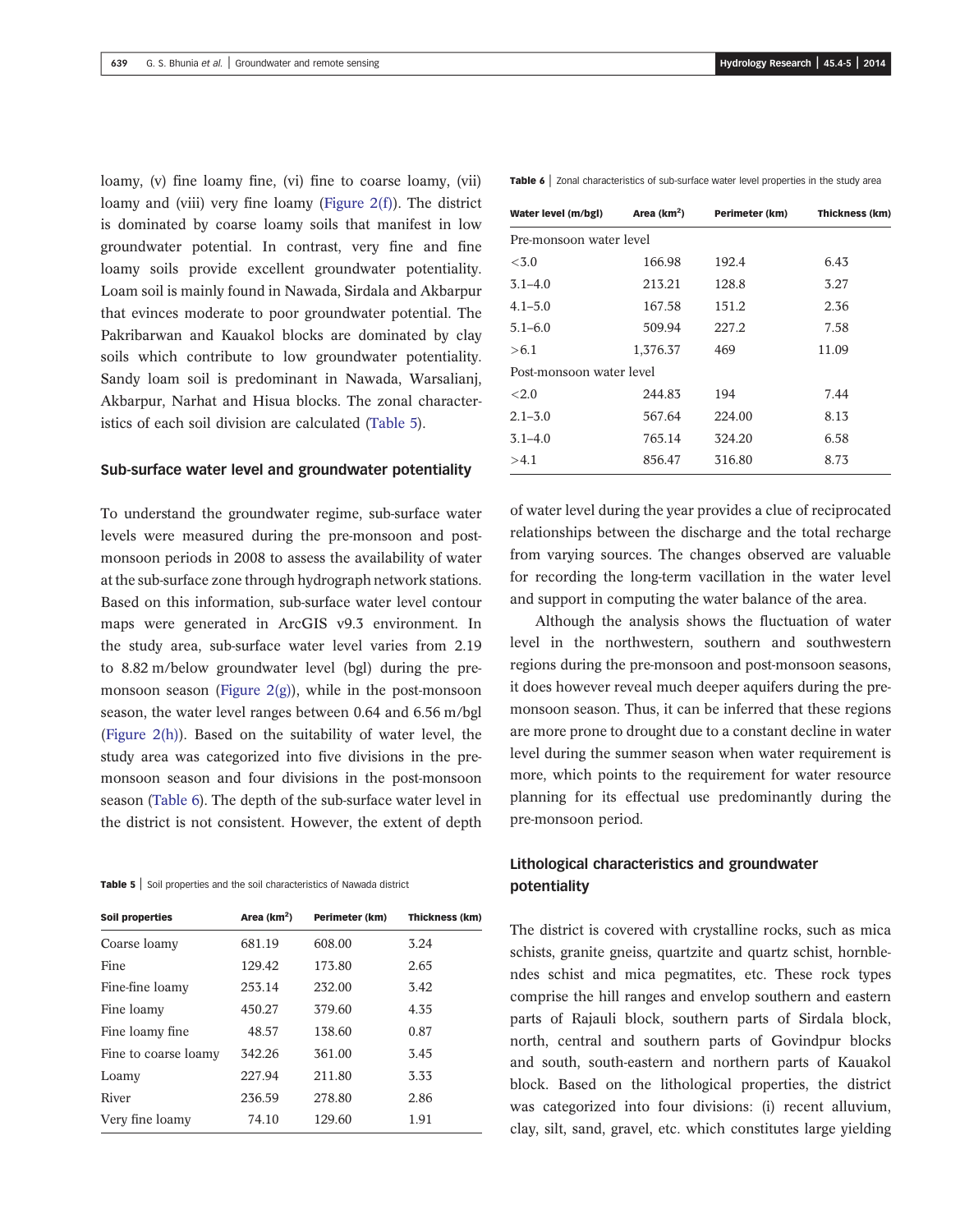prospects for groundwater potentiality; (ii) weathered zone which proposes high to moderate groundwater potentiality; (iii) granite and gneisses (i.e., unweathered zones) record very poor groundwater potentiality; (iv) mica schists and

Table 7 | Zonal characteristics of lithological properties in the study area

| <b>Lithological properties</b>                     | Area<br>(km <sup>2</sup> ) | <b>Perimeter</b><br>(km) | <b>Thickness</b><br>(km) |
|----------------------------------------------------|----------------------------|--------------------------|--------------------------|
| Recent alluvium, clay, silt,<br>sand, gravel, etc. | 1,546.97                   | 399.80                   | 14.62                    |
| Weathered zone                                     | 496.94                     | 317.00                   | 6.65                     |
| Granite and gneisses                               | 217.49                     | 229.60                   | 3.15                     |
| Mica schists and quartz.<br>schists                | 139.04                     | 182.80                   | 2.29                     |
| Hilly region                                       | 33.64                      | 58.6                     | 1 44                     |

Table 8(a) | Weights of nine themes for groundwater potential zoning

| <b>Theme</b>             | Weight |
|--------------------------|--------|
| Elevation                | 2.5    |
| Slope                    | 3.5    |
| Soil                     | 3      |
| Drainage density         | 2.5    |
| <b>FIS</b>               | 4      |
| Land use/land cover      | 5      |
| Lithology                | 4.5    |
| Pre-monsoon water level  | 2      |
| Post-monsoon water level | 1.5    |
|                          |        |

quartz schists constitute poor groundwater repositories (Figure 2(i)). The zonal characteristics of each lithological type are given in Table 7.

#### Weight assignment and groundwater potential zoning

Suitable weights were consigned to the nine themes and their individual features after appreciating their hydrological significance in causing groundwater occurrence in the study area. The normalized weights of the individual themes and their different features were obtained through Saaty's AHP. The weights assigned to singular themes are illustrated in Table 8(a). The weights assigned to different features of the individual themes and their normalized weights are presented in Table 8(b). The normalized weights of the subcategories of different features of the nine themes were obtained in a similar manner following Saaty's AHP and are presented in Table 9. The consistency ratio of the entire AHP model was less than 0.10. However, the consistency ratio of elevation, slope, soil, FIS, LULC and depth of post-monsoon water level was less than 0.02; while the premonsoon water level and lithology had a consistency ratio of less than 0.017.

The assimilation analysis of different thematic maps and image data proved valuable for the demarcation of zones of groundwater potential. The groundwater potential map of the Nawada district evaluated by the weighted linear combination (Figure 3) reveals five distinct classes representing

Table 8(b) | Comparison matrix of groundwater potential variables of Nawada district derived through Saaty's analytical hierarchy process

| <b>Variables</b>         | <b>Elevation</b> | Slope | Soil | <b>DD</b> | <b>FIS</b> | <b>LULC</b> | Lithology | Water level <sup>a</sup> | Water level <sup>b</sup> | <b>PV</b> | Mean | <b>Normalized weight</b> | <b>CI</b>   |
|--------------------------|------------------|-------|------|-----------|------------|-------------|-----------|--------------------------|--------------------------|-----------|------|--------------------------|-------------|
| Elevation                | 1.00             | 0.71  | 0.83 | 1.00      | 0.63       | 0.50        | 0.56      | 1.25                     | 1.67                     | 0.79      | 0.84 | 0.09                     | $\pm 0.010$ |
| Slope                    | 1.40             | 1.00  | 1.17 | 1.40      | 0.88       | 0.70        | 0.78      | 1.75                     | 2.33                     | 1.11      | 1.18 | 0.12                     | $\pm 0.010$ |
| Soil                     | 1.20             | 0.86  | 1.00 | 1.20      | 0.75       | 0.60        | 0.67      | 1.50                     | 2.00                     | 0.95      | 1.01 | 0.10                     | $\pm 0.010$ |
| D <sub>D</sub>           | 1.00             | 0.71  | 0.83 | 1.00      | 1.60       | 0.50        | 0.56      | 1.25                     | 1.67                     | 0.92      | 0.94 | 0.10                     | $\pm 0.069$ |
| <b>FIS</b>               | 1.60             | 1.14  | 1.33 | 1.60      | 1.00       | 0.63        | 0.89      | 2.00                     | 2.67                     | 1.24      | 1.31 | 0.14                     | $\pm 0.014$ |
| LULC                     | 2.00             | 1.43  | 1.67 | 2.00      | 1.25       | 1.00        | 1.11      | 2.50                     | 3.33                     | 1.58      | 1.69 | 0.17                     | $\pm 0.010$ |
| Lithology                | 1.80             | 1.29  | 1.50 | 1.80      | 1.13       | 0.90        | 1.00      | 2.25                     | 3.00                     | 1.43      | 1.52 | 0.16                     | $\pm 0.010$ |
| Water level <sup>a</sup> | 0.80             | 0.57  | 0.67 | 0.80      | 0.50       | 0.40        | 0.44      | 1.00                     | 1.33                     | 0.63      | 0.67 | 0.07                     | $\pm 0.010$ |
| Water level <sup>b</sup> | 0.60             | 0.43  | 0.50 | 0.60      | 0.38       | 0.30        | 0.33      | 0.75                     | 1.00                     | 0.48      | 0.51 | 0.05                     | $\pm 0.010$ |
|                          |                  |       |      |           |            |             |           |                          |                          |           |      |                          |             |

 $CI = \text{consistency}$  index;  $DD = \text{drainage density}$ ; FIS = fractional impervious surface; LULC = land use/land cover.

a Pre-monsoon water level.

b Post-monsoon water level.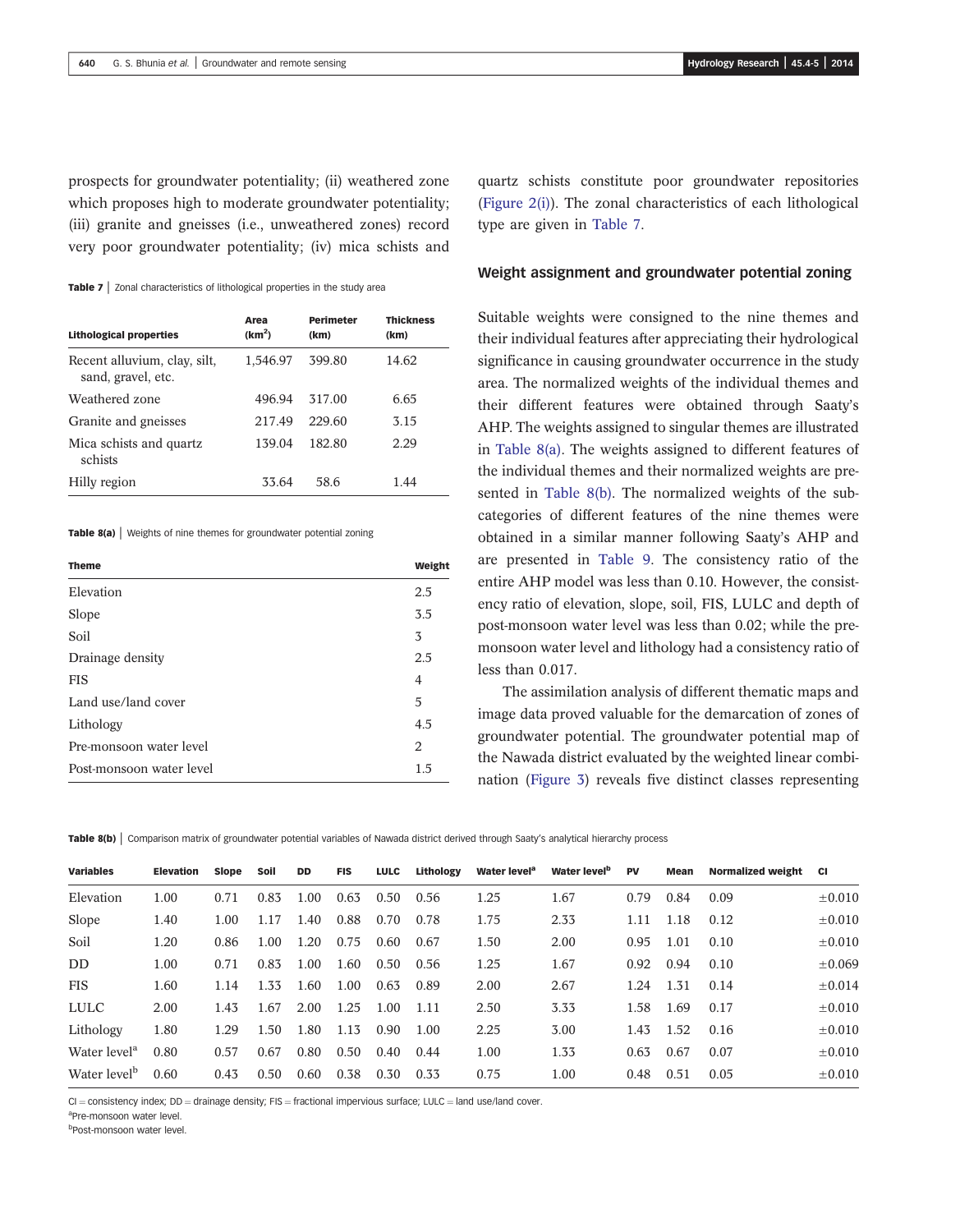| <b>Theme</b>             | <b>Sub-categories</b>                           | <b>Groundwater prospect</b> | Mean         | <b>Normalized weight</b> |
|--------------------------|-------------------------------------------------|-----------------------------|--------------|--------------------------|
| Relief (in meters)       | $50$                                            | Very good                   | 2.47         | 0.40                     |
|                          | $51 - 150$                                      | Good                        | 1.65         | 0.26                     |
|                          | 151-250                                         | Moderate                    | 1.44         | 0.23                     |
|                          | 251-500                                         | Poor                        | 0.47         | 0.08                     |
|                          | > 500                                           | Very poor                   | 0.21         | 0.03                     |
| Slope $($ °)             | Very gentle slope $(5^{\circ})$                 | Very good                   | 1.99         | 0.35                     |
|                          | Gentle slope $(3-5^\circ)$                      | Good                        | 1.65         | 0.29                     |
|                          | Moderate slope $(5-10^{\circ})$                 | Moderate                    | 1.16         | 0.20                     |
|                          | Steep slope $(10-20^\circ)$                     | Poor                        | 0.54         | 0.09                     |
|                          | Extreme slope $(>20^\circ)$                     | Very poor                   | 0.40         | 0.07                     |
| Land use/land cover      | Lateritic land                                  | Poor                        | 0.68         | 0.05                     |
|                          | Barren rocky surface                            | Very poor                   | 0.56         | 0.04                     |
|                          | Open forest                                     | Moderate                    | 1.14         | 0.08                     |
|                          | Dense forest                                    | Good                        | 1.29         | 0.09                     |
|                          | Urban and built up                              | Very poor                   | 0.30         | 0.02                     |
|                          | Sand                                            | Poor                        | 0.91         | 0.07                     |
|                          | Surface water body                              | Very good                   | 2.73         | 0.20                     |
|                          | Agricultural fallow                             | Moderate                    | 1.48         | 0.11                     |
|                          | Wet fallow                                      | Moderate to good            | 0.68         | 0.05                     |
|                          | Dry fallow                                      | Poor                        | 0.91         | 0.07                     |
|                          |                                                 |                             |              |                          |
|                          | Plantation with settlement<br>Crop land         | Very poor<br>Very good      | 1.14<br>2.05 | 0.08<br>0.15             |
| <b>FIS</b>               | < 0.07                                          |                             |              | 0.05                     |
|                          |                                                 | Very good<br>Good           | 0.33         |                          |
|                          | $0.08 - 0.10$                                   |                             | 2.67         | 0.43                     |
|                          | $0.11 - 0.34$                                   | Moderate                    | 1.67         | 0.27                     |
|                          | $0.35 - 0.59$                                   | Poor                        | 1.00         | 0.16                     |
|                          | >0.59                                           | Very poor                   | 0.51         | 0.08                     |
| Drainage density $(km2)$ | Low drainage density $(<0.14)$                  | Very good                   | 1.96         | 0.35                     |
|                          | Low to medium drainage density $(0.15-0.40)$    | Good                        | 1.47         | 0.26                     |
|                          | Medium drainage density (0.41-0.66)             | Moderate                    | 1.31         | 0.23                     |
|                          | High drainage density (0.67-0.93)               | Poor                        | 0.57         | 0.10                     |
|                          | Very high drainage density (0.94)               | Very poor                   | 0.33         | 0.06                     |
| Soil                     | Coarse loamy                                    | Poor                        | 0.46         | 0.08                     |
|                          | Fine                                            | Moderate                    | 0.93         | 0.15                     |
|                          | Fine-fine loamy                                 | Very good                   | 2.08         | 0.34                     |
|                          | Fine loamy                                      | Poor                        | 0.97         | 0.16                     |
|                          | Fine loamy fine                                 | Good                        | 1.62         | 0.27                     |
| Lithological properties  | Recent alluvium, clay, silt, sand, gravel, etc. | Good                        | 1.23         | 0.22                     |
|                          | Weathered zone                                  | Very good                   | 2.15         | 0.39                     |
|                          | Granite and gneisses                            | Moderate                    | 1.07         | 0.19                     |
|                          | Mica schists and quartz schists                 | Moderate to poor            | 0.63         | 0.11                     |
|                          | Hilly region                                    | Poor                        | 0.46         | 0.08                     |
| Pre-monsoon water level  | $<\!\!3.0$                                      | Very good                   | 1.64         | 0.31                     |
|                          | $3.1 - 4.0$                                     | Good                        | 1.31         | 0.25                     |
|                          | $4.1 - 5.0$                                     | Moderate                    | 1.15         | 0.22                     |
|                          | $5.1 - 6.0$                                     | Poor                        | 0.67         | 0.13                     |
|                          | > 6.1                                           | Very poor                   | 0.49         | 0.09                     |
| Post-monsoon water level | $<2.0$                                          | Good                        | 1.54         | 0.36                     |
|                          | $2.1 - 3.0$                                     | Moderate                    | 1.16         | 0.27                     |
|                          |                                                 |                             |              |                          |
|                          | $3.1 - 4.0$                                     | Poor                        | 0.97         | 0.23                     |
|                          | >4.1                                            | Poor                        | 0.58         | 0.14                     |

Table 9 | Estimation of normalized weights for the individual features of nine themes for groundwater potential zoning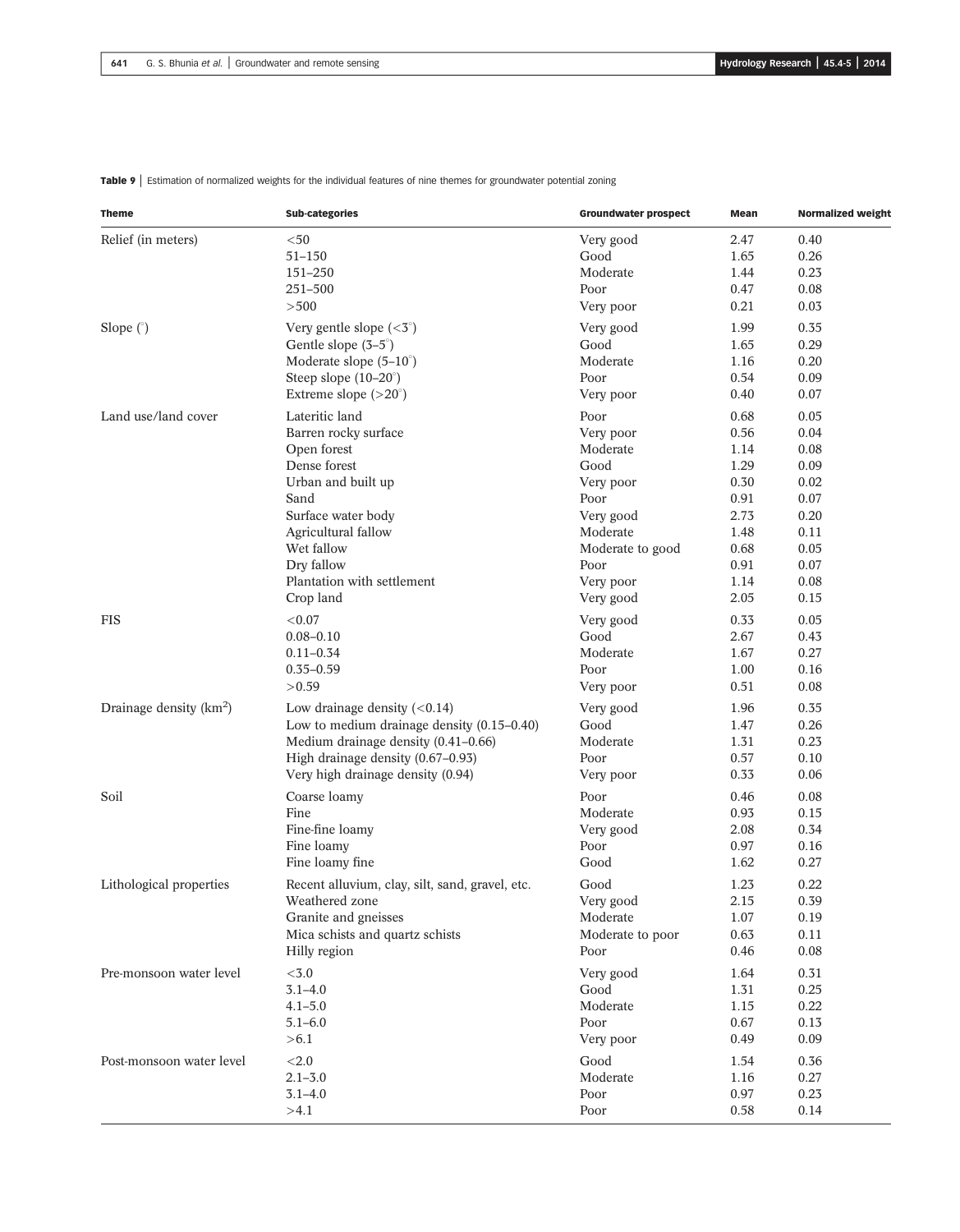

Figure 3 | Groundwater potential zone of Nawada district. Bar diagram plotted along the map, representing the depth of water level derived from the data of exploratory well drilled by Central Groundwater Board (CGWB), Nawada district, Bihar (India).

'very good', 'good', 'moderate', 'poor' and 'very poor'. The zones of 'very high' and 'high' groundwater potential are present in the central and northeastern part of the study area. Measures to be taken could include water-harvesting for amplification of groundwater resources and also through the completion of appropriate best management practices for watersheds throughout the region. The zone of moderate groundwater region was observed in the extreme northwestern and southeastern part of the study area. Some small pockets were also observed in the central and eastern part of the study site. 'Very low' and 'low' groundwater potential zones were found in the southeast and very small pockets in the eastern corner of the district. However, poor groundwater potentials are restricted mostly to the hilly terrain and in settlement areas. Finally, groundwater level information was extracted from the exploratory wells drilled by the Central Groundwater Board (CGWB), Nawada district, and the data have been verified with the potential zone of groundwater derived through weighted linear combination method in the study area (Figure 3). However, our results were encouraging. High groundwater potentiality was found in Nawada Sadar, Gobindpur, Kashi Chaki, Akbarpur and Bahadurpur, which also matched that of the exploratory wells drilled by the CGWB. However, the groundwater potential in the northwestern and southeastern parts of the study area is poor, and this information also coincides with the water levels of Manekhap, Chaudhri Dih, Handiya and Kochgaon.

### **CONCLUSION**

The results of the present study illustrate that geospatial technology is a dominant tool for evaluating groundwater potential zones, based on which appropriate locations for groundwater withdrawal can be delineated. The methodology has been effectively used and established for evaluation of groundwater potentiality of Nawada district. Contemplation of a sufficient number of thematic layers and appropriate assignment of weights are keys to the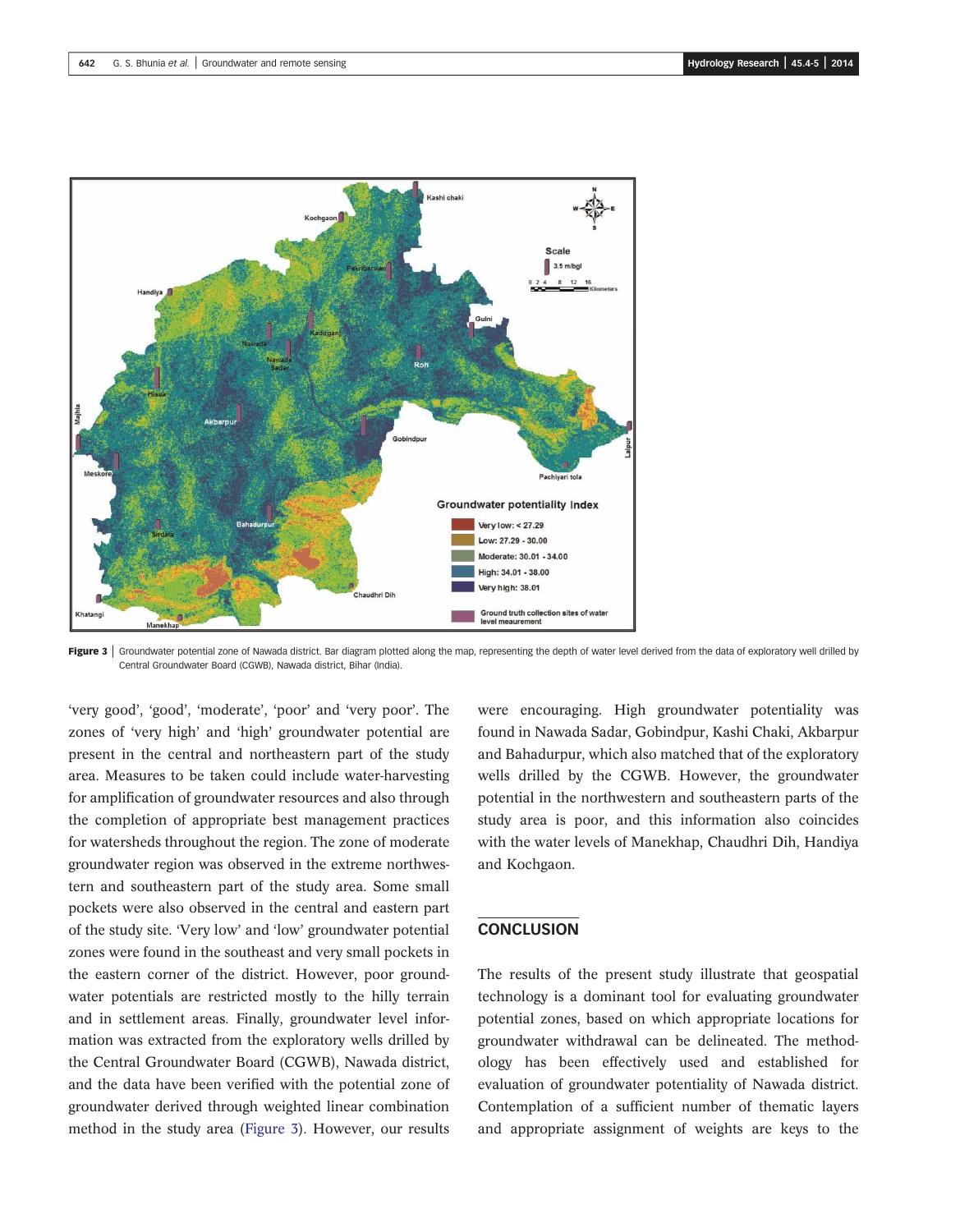accomplishment of geospatial techniques in recognizing groundwater forecasts. Detailed research is essential in the study area for the proficient and sustainable management of this limited natural resource. The major portion of the study area exhibits poor to moderate groundwater potential; it can be inferred that groundwater resources are somewhat limited. The method generally exercises surface features and hydrologic parameters, and hence it would be generally efficient in demarcating fairly shallow aquifer systems. Future studies should concentrate on the improvement of competent methodology for weight assignment so as to lessen or evade the bias. The effectiveness of the geospatial method for groundwater estimation could be further enhanced by considering sufficient amounts of information and data having direct or indirect control over groundwater storage.

## ACKNOWLEDGEMENTS

We thank the USGS Earth Explorer community for freely providing the satellite data to carry out this research work. We are also grateful to Central Ground Water Board, Mid-Eastern region, Patna Bihar (India) Ground Water Board, Bihar for providing us with data and information.

### **REFERENCES**

- Antony Ravindran, A. 2012 Azimuthal square array resistivity method and groundwater exploration in Sanganoor, Coimbatore District, Tamilnadu, India. *Res. J. Rec. Sci.* 1 (4), 41–45.
- Bhattacharya, A. K. 2010 Artificial ground water recharge with a special reference to India. *Int. J. Res. Rev. Appl. Sci*. 4 (2), 214–221.
- Bhunia, G. S., Samanta, S. & Pal, B. 2012a Deciphering prospective ground water zones of Morobe province, Papua New Guinea. *Int. J. Eng. Res. Appl. (IJERA)* 2 (3), 752–766.
- Bhunia, G. S., Samanta, S., Pal, D. K. & Pal, B. 2012b Assessment of groundwater potential zone in Paschim Medinipur District, West Bengal – A meso-scale study using GIS and remote sensing approach. *J. Environ. Earth Sci*. 2 (5), 41–59.
- Bihar's Agriculture Development 2008 Opportunities & Challenges – A Report of the Special Task Force on Bihar, April 2008. Available at: http://planningcommission.nic.in/ aboutus/-taskforce/tsk\_adoc.pdf.
- Brun, S. E. & Band, L. E. 2000 Simulating runoff behavior in an urbanizing watershed. *Comput. Environ. Urban Syst*. 24 (1), 5–22.
- Carlson, T. N. & Ripley, A. J. 1997 On the relationship between fractional vegetation cover, leaf area index and NDVI. *Remote Sens. Environ*. 62, 241–252.
- Central Ground Water Board 2008 Ground Water Information Booklet, Nawada District, Bihar State, Ministry of Water Resources (Govt. of India), Mid-Eastern Region, Patna. Available at: http://cgwb.gov.in/District\_Profile/Bihar/Nawada.pdf.
- Congalton, R. G. 1991 A review of assessing the accuracy of classifications of remote sensed data. *Remote Sens. Environ*. 37, 35–46.
- Congalton, R. G. & Green, K. 1999 Assessing the Accuracy of *Remotely Sensed Data: Principles and Practices*. Lewis Publishers, New York, pp. 17–49.
- ESRI 2001 ArcGIS Spatial Analyst: Advanced GIS Spatial Analysis Using Raster and Vector Data. Available at: http://www.esri. com/library/whitepapers/pdfs/arcgis\_spatial\_analyst.pdf.
- Goodchild, M. F. 1993 The state of GIS for environmental problem-solving. In: *Environmental Modeling with GIS* (M. F. Goodchild, B. O. Parks & L. T. Steyaert, eds). Oxford University Press, New York, pp. 8–15.
- Hadithi, M. A., Shukla, D. C. & Israil, M. 2003 Evaluation of groundwater resources potential in Ratmau-Pathri Rao watershed Haridwar district, Uttaranchal, India using geoelectrical, remote sensing and GIS techniques. In:*Proceedings of the International Conference on Water and Environment (WE-2003)*, Bhopal, India, Ground Water Pollution, pp. 123–125.
- Israil, M., Al-Hadithi, M. & Singhal, D. C. 2006 Application of resistivity survey and geographical information system (GIS) analysis for hydrogeological zoning of a piedmont area, Himalayan foothill region, India. *Hydrogeol. J*. 14, 753–759.
- International Water Management Institute (IWMI) *The Strategic Plan for IWMI 2000*–*2005*. Colombo, Sri Lanka. Available at: http://www.iwmi.cgiar.org/.
- Jaiswal, R. K., Mukherjee, S., Krishnamurthy, J. & Saxena, R. Role of remote sensing and GIS techniques for generation of groundwater prospect zones towards rural development: An approach. *Int. J. Remote Sens*. 24, 993–1008.
- Jha, M. K. & Peiffer, S. 2006 Applications of remote sensing and GIS technologies in groundwater hydrology: Past, present and future (J. Hoffman, G. Wimmer & A. Burchart, eds). Available at: http://www.bayceer.uni-bayreuth.de/bayceer/ html/bfoe/bfoe112\_order.pdf.
- Khan, M. A. & Maharana, P. C. 2002 Use of remote sensing and GIS in the delineation and characterization of groundwater prospect zones. *Photonirvachak. J. Indian Soc. Remote Sens.* 30, 131–141.
- Krishnamurthy, J., Mani, A. N., Jayaram, V. & Manivel, M. Groundwater resources development in hard rock terrain: An approach using remote sensing and GIS techniques. *Int. J. Appl. Earth Observ. Geoinfo*. 2, 204–215.
- Machiwal, D., Jha, M. K. & Mal, B. C. 2011 Assessment of groundwater potential in a semiarid region of India using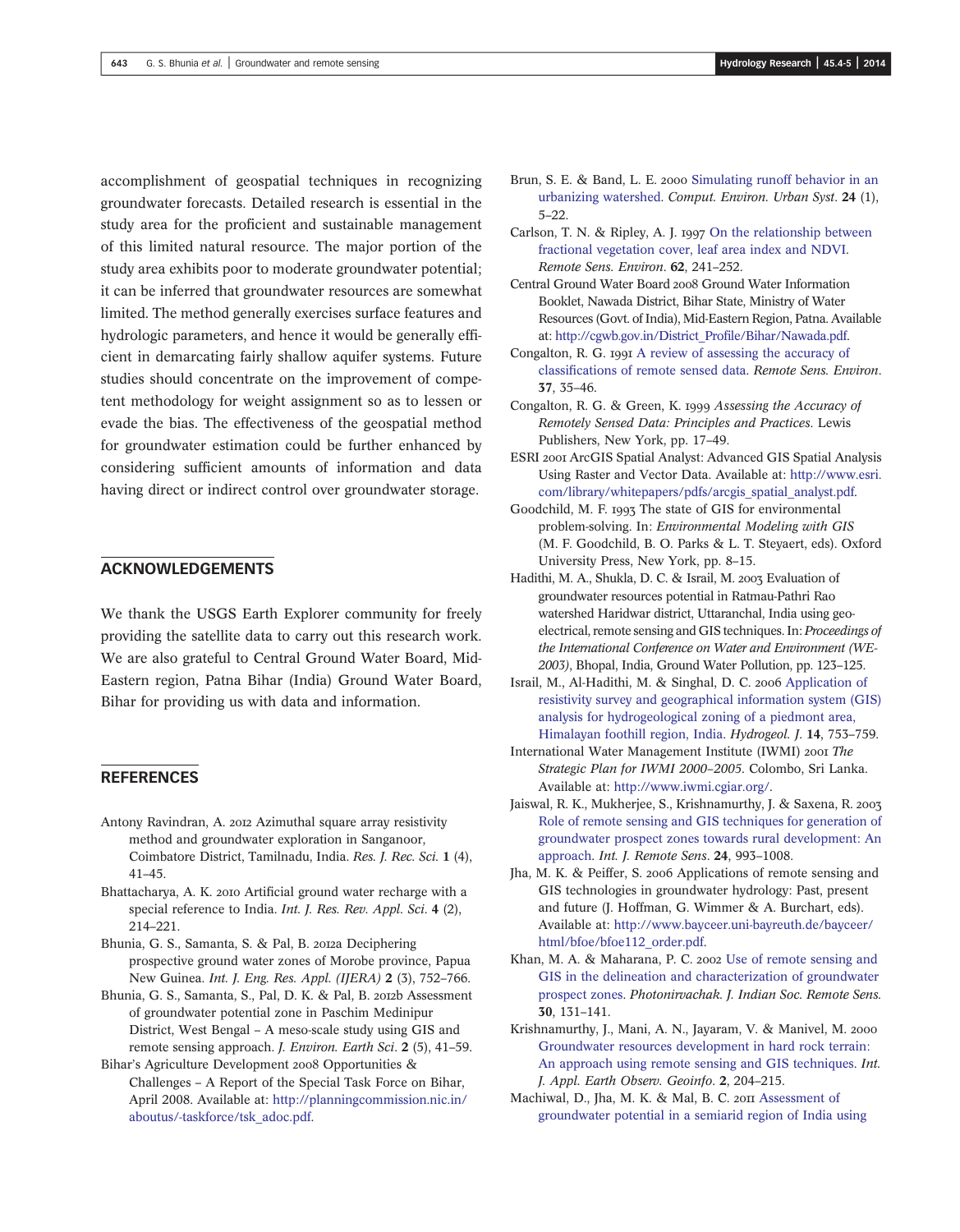remote sensing, GIS and MCDM techniques. *J. Water Resour. Manage*. 25 (5), 1359–1386.

- Martínez-Fernández, J. & Hernández-Santana, V. 2013 Soil water reserve estimation and vegetation relationships in a Mediterranean sub-humid forested catchment. *Hydrol. Res*. 43 (3), 167–178.
- Owen, T. W., Carlson, T. N. & Gillies, R. R. 1998 Remotely-sensed surface parameters governing urban climate change. *Int. J. Remote Sens*. 19, 1663–1681.
- Perumal, K. & Bhaskaran, R. 2010 Supervised classification performance of multispectral images. *J. Comput*. 2 (2), 124–129.
- Rao, Y. S. & Jugran, D. K. 2003 Delineation of groundwater potential zones and zones of groundwater quality suitable for domestic purposes using remote sensing and GIS. *Hydrolog. Sci. J*. 48, 821–833.
- Ravi Shankar, M. N. & Mohan, G. 2006 Assessment of the groundwater potential and quality in Bhatsa and Kalu river basins of Thane district, Western Deccan Volcanic Province of India. *Environ. Geol*. 49, 990–998.
- Ridd, M. K. 1995 Exploring a V-I-S (Vegetation-Impervious Surface-Soil) model for urban ecosystem analysis through remote sensing: comparative anatomy for cities. *Int. J. Remote Sens*. 16, 2165–2185.
- Saaty, T. L. 1980 The Analytical Hierarchy Process. McGraw-Hill, New York.
- Saaty, T. L. 2004 Fundamentals of the analytic network process multiple networks with benefits, costs, opportunities and risks. *J. Syst. Sci. Syst. Eng*. 13 (3), 348–379.
- Sener, E., Davraz, A. & Ozcelik, M. 2005 An integration of GIS and remote sensing in groundwater investigations: a case study in Burdur, Turkey. *Hydrogeol. J*. 13, 826–834.
- Shaver, E. J. & Maxted, J. R. *The Use of Impervious Cover to Predict the Ecological Condition of Wadable Nontidal Streams in Delaware*. Delaware County Planning Department, Ellicott City, Maryland, USA, p. 7.
- Sikdar, P. K., Chakraborty, S., Adhya, E. & Paul, P. K. 2004 Land use/land cover changes and groundwater potential zoning in and around Raniganj coal mining area, Bardhaman District, West Bengal: A GIS and remote sensing approach. *J. Spatial Hydrol*. 4, 1–24.
- Sreedevi, P. D., Srinivasulu, S. & Raju, K. K. Hydrogeomorphological and groundwater prospects of the Pageru river basin by using remote sensing data. *Environ. Geol*. 40, 1919–1924.
- Srivastava, P. & Bhattacharya, A. 2006 Groundwater assessment through an integrated approach using remote sensing, GIS and resistivity techniques: A case study from a hard rock terrain. *Int. J. Remote Sens*. 27, 4599–4620.
- Stafford, D. B. *Civil Engineering Applications of Remote Sensing and Geographic Information Systems*. ASCE, New York, 360 pp.
- Todd, D. K. *Groundwater Hydrology*, 2nd edn. John Wiley & Sons, New York, pp. 111–163.
- Yasuda, H., Berndtsson, R., Hinokidani, O., Huang, J., Saito, T., Zheng, J. & Kimura, R. 2013 The impact of plant water uptake and recharge on groundwater level at a site in the Loess Plateau of China. *Hydrol. Res*. 44 (1), 106–116.

First received 26 March 2013; accepted in revised form 13 August 2013. Available online 21 September 2013